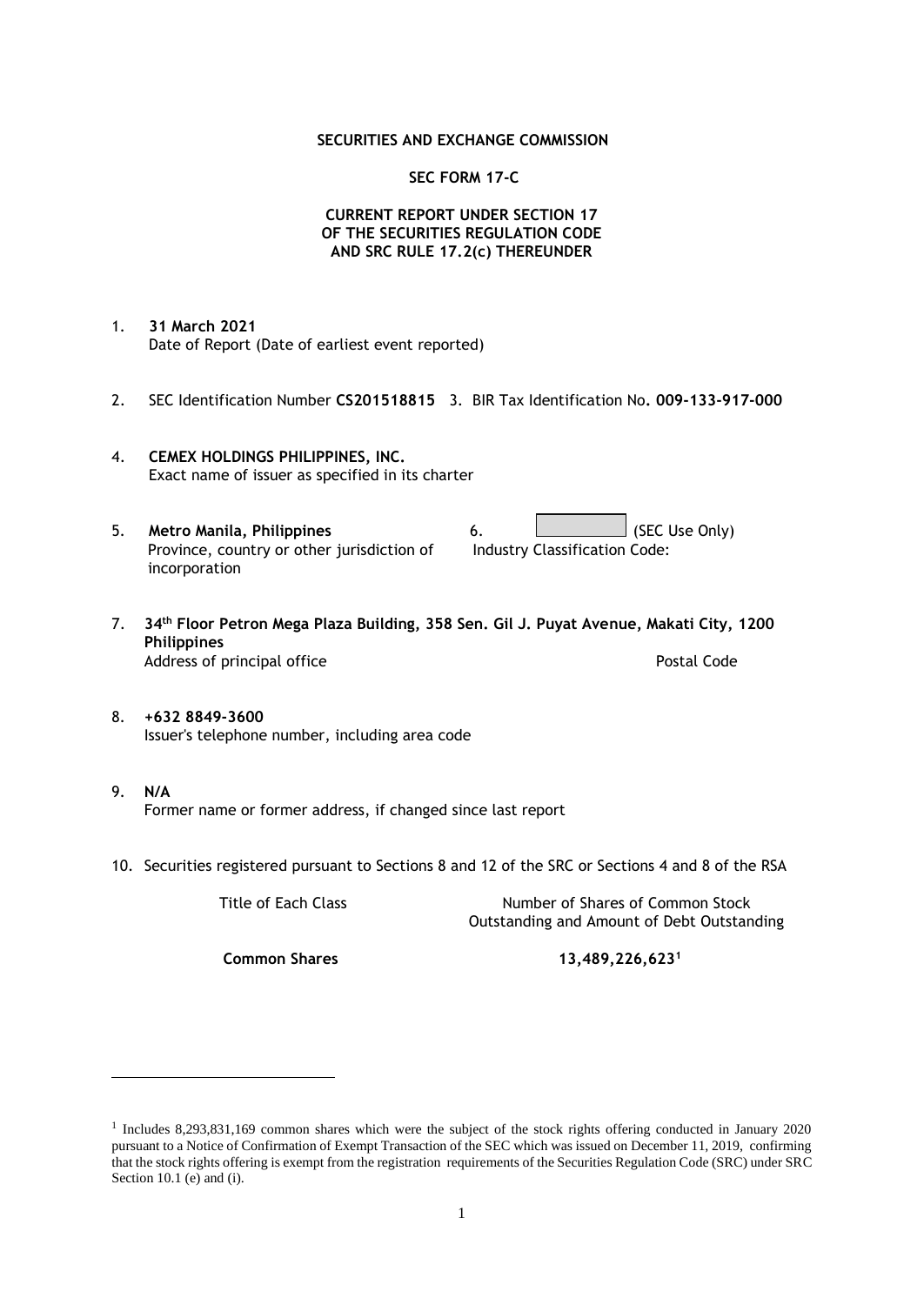11. Indicate the item numbers reported herein: **Item 9 - Other Events**

**CEMEX HOLDING PHILIPPINES, INC. ("CHP") reports on the use of proceeds realized from the Stock Rights Offering (SRO) of 8,293,831,169 common shares of CHP that was conducted in**  Based on the Offer Price of £1.54 per share, the total proceeds from the SRO **amounted to P12,772,500,000.26.** 

**The following costs and expenses were disbursed/charged today against the SRO proceeds:**

| <b>USE OF PROCEEDS/PURPOSE</b>                                                              | <b>AMOUNT</b> (in<br>Pesos) |
|---------------------------------------------------------------------------------------------|-----------------------------|
|                                                                                             |                             |
| Costs and expenses associated with the SOLID Cement plant<br>expansion project <sup>1</sup> | 8, 141, 473, 47             |

<sup>1</sup>*Funded through advances made by CHP to Solid Cement Corporation ("SOLID") under the Revolving Master Loan Facility Agreement dated 3 March 2020 entered into between CHP, as lender, and SOLID, as borrower*

## **SIGNATURES**

Pursuant to the requirements of the Securities Regulation Code, the issuer has duly caused this report to be signed on its behalf by the undersigned hereunto duly authorized.

**CEMEX HOLDINGS PHILIPPINES, INC. 31 March 2021 Issuer Date** 

 **Jannette Virata Sevilla**

 **Compliance Officer**